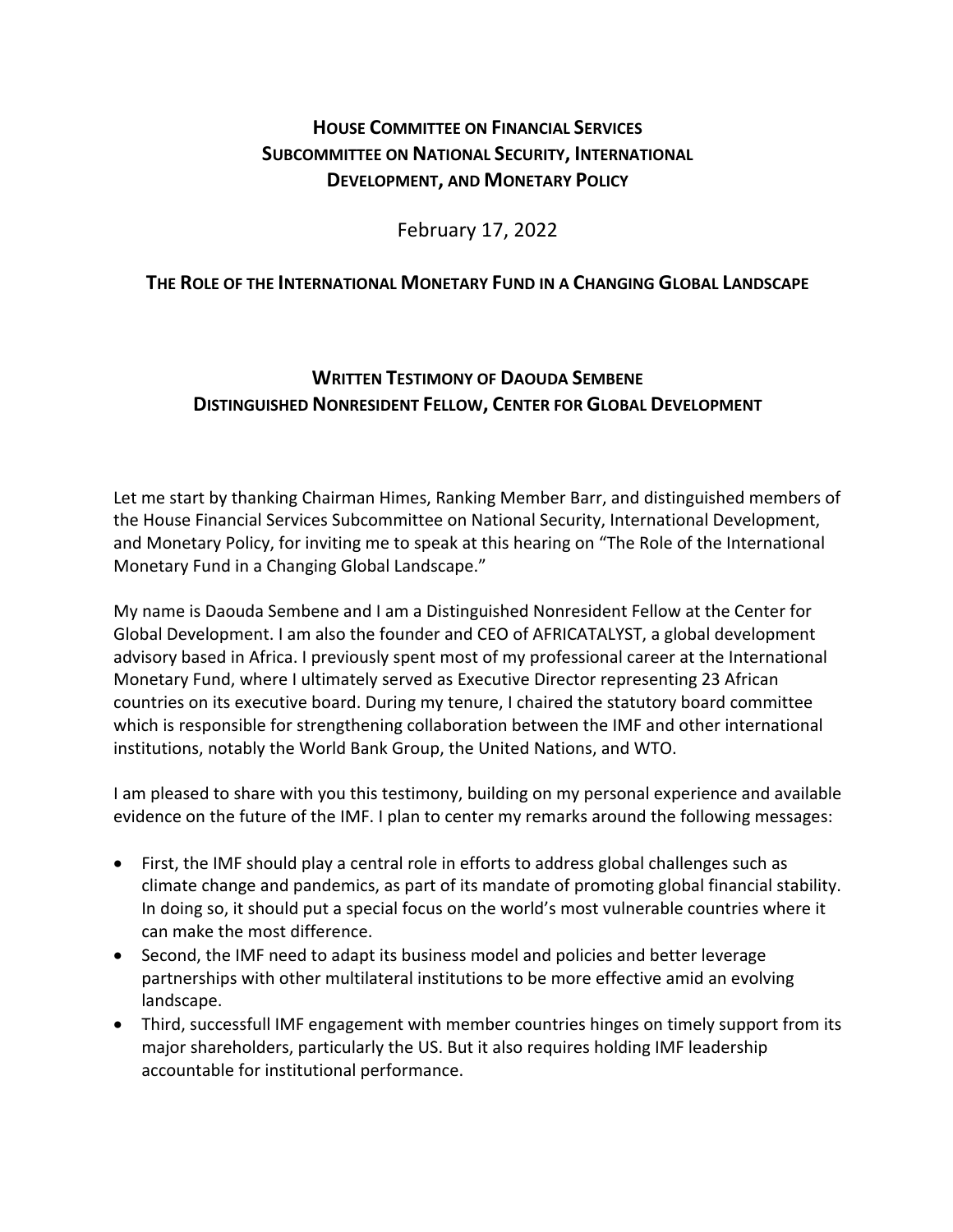## **1. ADDRESSING GLOBAL CHALLENGES**

The COVID-19 pandemic and the climate crisis illustrate the growing extent to which the stability of the global financial system is vulnerable to new types of threats such as public health emergencies and natural disasters. In my view, such global shocks—just to name a few are among the biggest challenges facing the IMF in coming years and they warrant a greater role for the institution in the provision of global public goods.

How the IMF responded to the pandemic? Should it have attached more conditions to its emergency loans? Was the issuance of special drawing rights (SDRs) the right course of action amid the crisis? These are fair and legitimate questions we can and should debate.

But we should admit that answers to these questions are likely to be overshadowed by the uncertainty over the counterfactual situation. What would have happened if the institution didn't quickly pull the trigger. Would liquidity shortages have translated into more solvency crises, leading more countries to default on their debt? Hard to tell.

Personally, I felt that the IMF did a great job of making additional liquidity available to its member countries. Since the crisis hit in 2020, new concessional commitments of about \$ 9 billion were made by the IMF, including over \$6 billion to Africa. In total, the IMF approved over 25 billion in emergency financing for Sub-Saharan Africa. This effort was unprecedented in the history of the institution.

But we need to put IMF support for developing countries into perspective. During the same period, total financial assistance extended by the IMF totaled about US\$ 170 billion. Overall, the IMF made about \$250 billion, a quarter of its \$1 trillion lending capacity, available to member countries under its various lending facilities and debt service relief.

Moreover, by promptly acting as it did to support countries' efforts to respond to the pandemic crisis, the IMF has fulfilled part of its mandate which is to act as a lender of resort. At the onset of the crisis, access of African low- and middle-income countries to global financial markets was cut off, thus further reducing their already limited menu of financing options.

So, I think that the IMF's response was consistent with its remit and should be the norm, not the exception, in terms of crisis support for vulnerable low- and middle-income countries.

## **Preventing the economic disruptions of global poverty**

A key responsibility of the IMF is to promote global financial stability and monetary cooperation. But the main purposes of the IMF, as defined under its Articles of Agreement, also include the need for the institution "to contribute thereby to the promotion and maintenance of high levels of employment and real income and to the development of the productive resources of all members". The IMF has therefore a clear mandate to use its lending toolkit to help reduce global poverty and it has strived to fulfill this responsibility with mixed outcomes.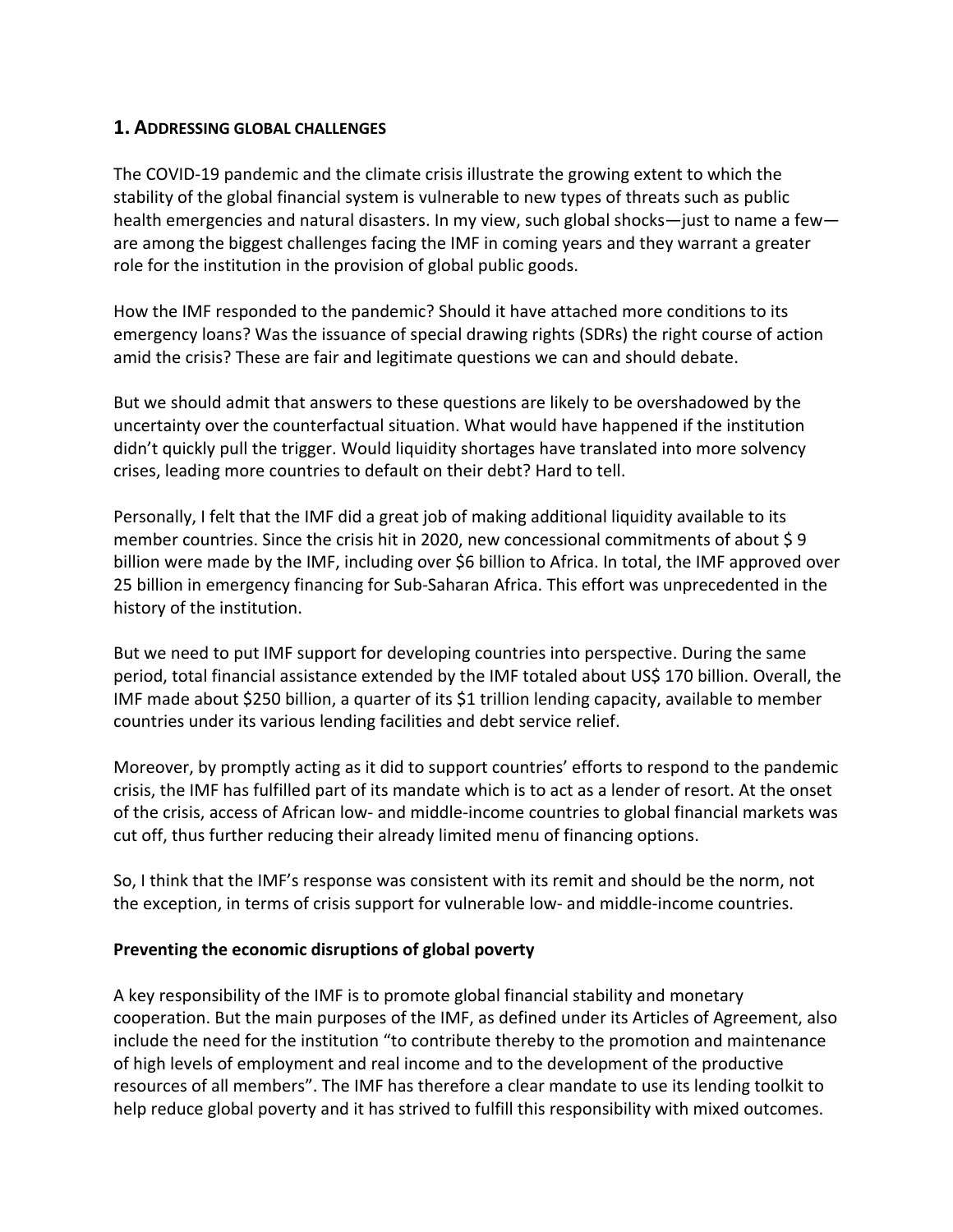Paradoxically, IMF concessional lending in the pre-pandemic era has typically been quite limited compared to the extensive needs of developing countries. Its concessional window could only support, on a self-sustaining basis, an annual lending envelope of SDR 1.25 billion (about US\$1.7 billion).<sup>1</sup> Still, the IMF continues to face persistent questions over whether it should act as an "aid agency" or a "development institution".

But to me the real question is more practical than ideological: it is how the IMF should act in an effective and timely manner, and in line with own mandate, to help address global poverty issues and avert their potential to undermine the international response to the global shocks like those I previously identified.

We are still witnessing how financing constraints and capacity weaknesses in the developing world pose a risk to the end of pandemic crisis and timely implementation of the Paris Agreement. The simple truth is that these global shocks cannot be sustainably overcome unless global development challenges that amplify them are concomitantly and forcefully addressed. And it makes natural sense to sustain the IMF contribution to these efforts, notably in terms of financial and technical assistance and/or policy advice.

Incidentally, it is worth noting that the IMF has long been involved in efforts by the international community to address priority issues that were presumably outside its core areas of competence. These include inequality, gender, climate change, corruption, digitalization, and Fintech. For instance, the executive board unanimously endorsed in April 2018 a framework for enhanced IMF engagement on governance and corruption Issues. The IMF's analytical work on gender has become a reference in the economic literature.

On the surface, these issues may be theoretically outside the IMF's core mandate but cannot be ignored by the institution because of their implications for economic and financial stability. So instead of eluding them, it makes more sense for the IMF to address them based on its own expertise, while building on the relevant expertise from other multilaterals.

It is worth noting that there are several ways the IMF can support the global development agenda without extending loans or issuing SDRs. These include developing technical and institutional capacities, supporting AML/CFT initiatives, monitoring risks to the economic outlook, and providing policy advice.

## **2. INSTITUTIONAL REFORMS AND PARTNERSHIPS**

What made the IMF continuously relevant since its inception was its ability to adjust to a new role and adapt to evolving circumstances and needs across its membership. This was the case in

 $1$  This traditionally limited IMF exposure is predicated on the notion that its loans are primarily meant to catalyze efforts to mobilize additional support from development partners.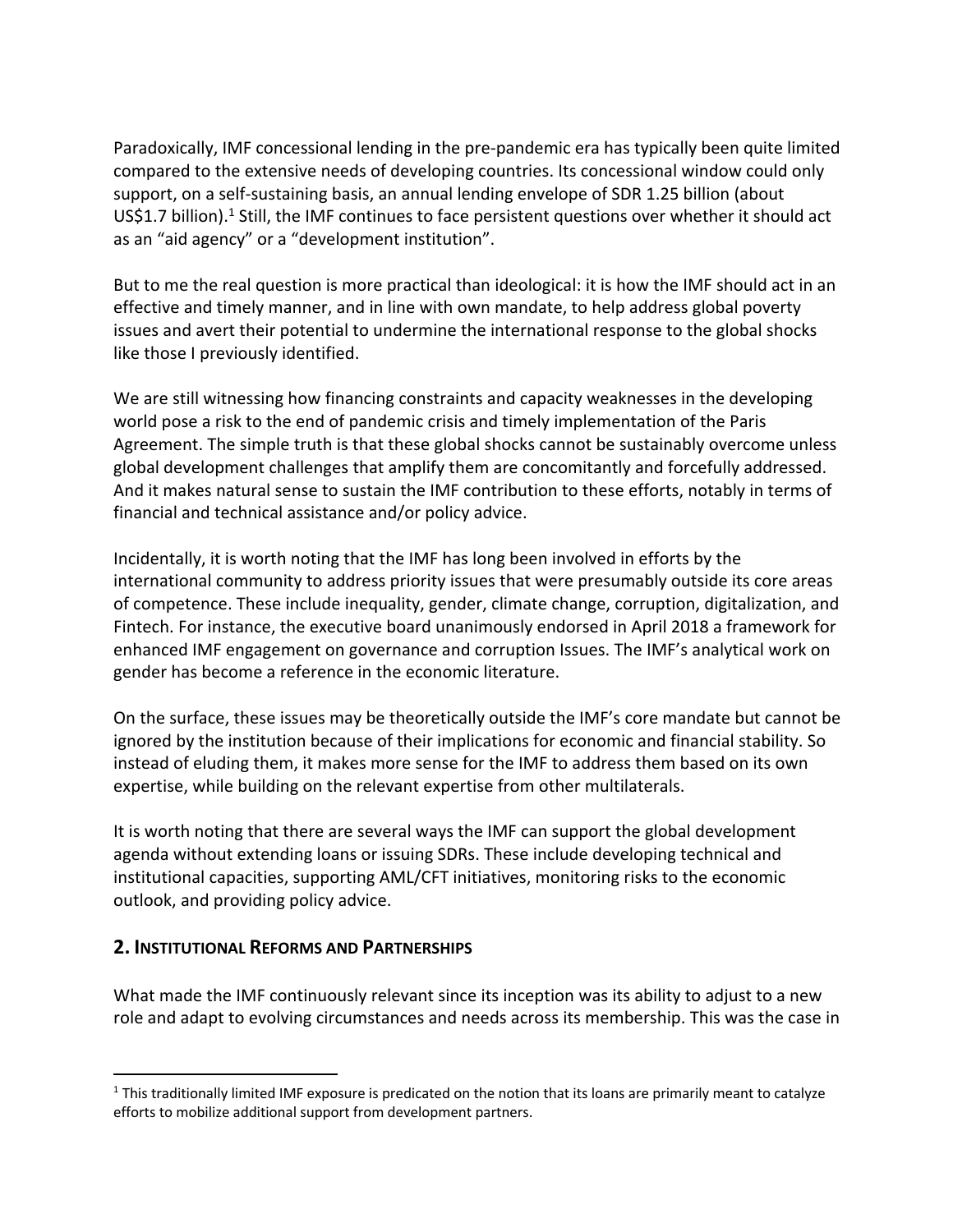1971 when the Bretton Woods system collapsed following President Nixon's announcement of the suspension of the dollar's convertibility into gold.

This was also the case as the world continued to change afterward, notably with the combined effects of many developments, including the fourth industrial revolution and the 2008 global financial crisis.

Now we can expect the current pandemic to represent another inflexion point that warrants a new role for the IMF in support of global efforts to facilitate the delivery of essential global public goods.

Going forward, there is a continuous need for the IMF to adapt its business model and policies to the needs and circumstances of member countries. The IMF business model has been found to be inconsistent with the specific needs of some countries. For instance, evidence reported by the IMF watchdog—the Independent Evaluation Office—suggests that the institution provided a useful contribution in countries in fragile and conflict situations by promoting macroeconomic stability, catalyzing donor support, and strengthening institutions. Yet, some aspects of its business model were found ill-suited for these countries, including the short-term focus of the IMF's financial toolkit and the quota-based access policies.

Let me now discuss a number of necessary IMF policy changes in no particular order of importance.

## **Greater IMF role in the provision of global public goods**

Given the need for a greater IMF role in the provision of global public goods, I welcome the ongoing efforts by the institution to establish a \$50-billion trust fund—the Resilience and Sustainability Trust—to help most vulnerable countries address longer-term structural challenges that entail significant macroeconomic risks to resilience and sustainability, including climate change, pandemic preparedness, and digitalization.

Clearly, the IMF alone will hardly be able to pull this off given its limited expertise on assessing climate risks. So, the reassurances provided by its management about the ongoing close collaboration maintained with the World Bank in the process of designing the RST are much welcome.

Personally, I am a firm believer that the IMF need to develop closer partnerships with other MDBs and regional development banks to better leverage existing SDRs. From my experience as a former chair of the IMF board committee in charge of collaboration with other multilateral institutions, I can tell you that such partnerships will not be concluded nor can they be sustained unless the heads of these institutions receive a strong mandate from their respective memberships and are held accountable for their performance on this front under a formal collaboration framework.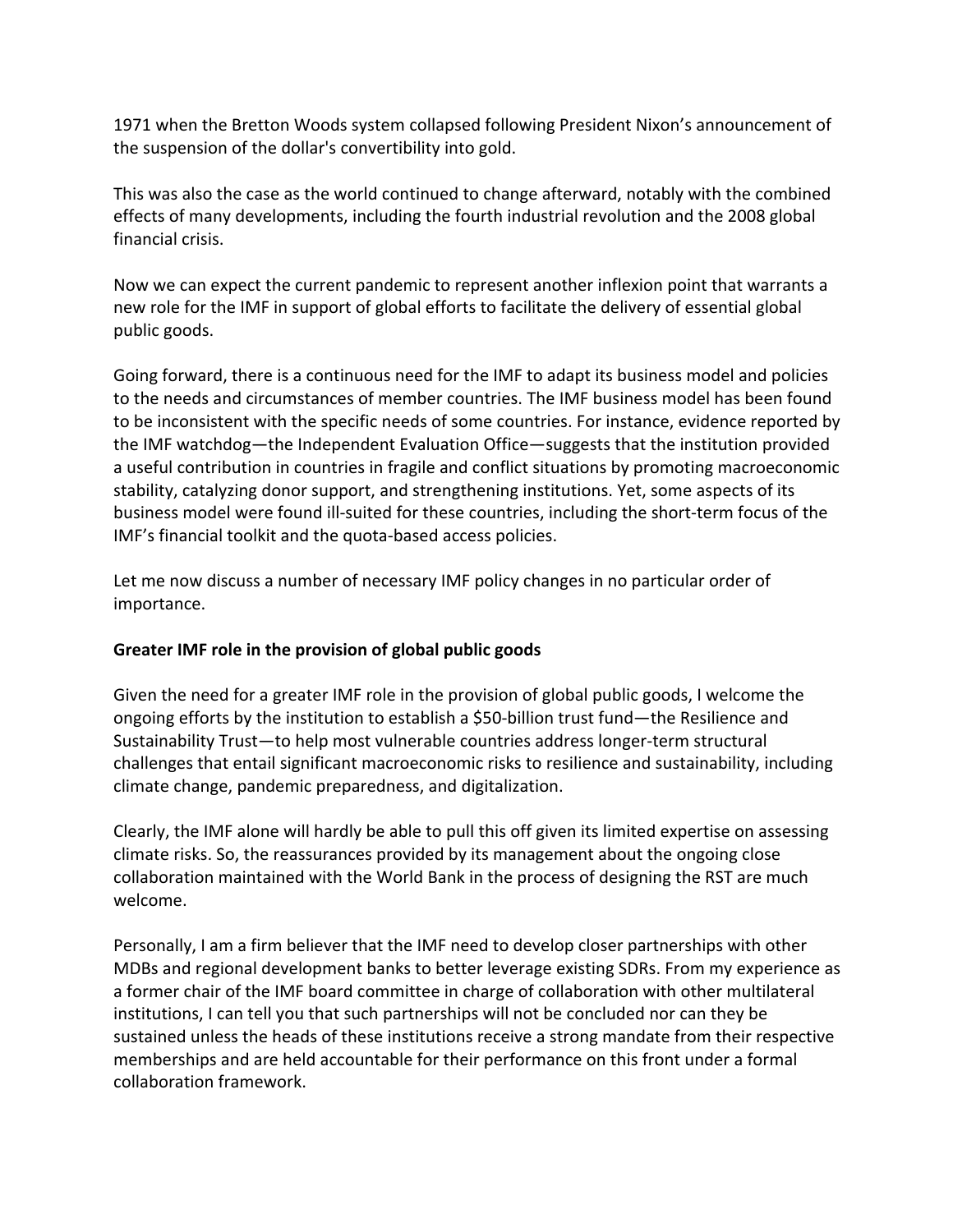The IMF can play a constructive role in helping its vulnerable members address the challenges of climate change and public health emergencies by implementing sound and appropriate monetary and fiscal policy responses. But this will require strong country ownership of IMFsupported programs.

At the same time, IMF support should be tailored to the specific nature of these global public goods. When a country embarks on a program relationship with the IMF to build resilience to climate and public health shocks, it does so out of self-interest to achieve its own domestic goals. Nevertheless, its actions will also benefit the global community by securing progress toward global goals in these areas. As a result, RST financing should be extended to eligible vulnerable countries on highly concessional terms, notably through longer maturities and very low interest rates.

#### **SDR reallocations**

In August 2021, the IMF Board of Governors approved a general allocation of Special Drawing Rights (SDRs) equivalent to US\$650 billion, which is the largest SDR allocation in the history of the IMF. Of this allocation, Africa received about US\$33 billion. These resources significantly boosted official reserves and provided governments across the continent with potential additional financing to help achieve domestic priorities amid the pandemic crisis.

But the irony with the allocation of these SDRs is that countries that needed them most received the least, while those that did not need them secured the most. G7 and G20 countries secured about 280 billion and 440 billion worth of new SDRs, respectively.

Within Africa low-income countries secured about \$6.5 billion, which is equivalent to 1 percent of the general allocations to IMF member countries and a bit less than 20 percent of the total amount allocated to Africa's 54 countries. The SDR allocation was welcomed in these countries. But the proceeds paled in comparison with their current financing needs. The IMF estimates that Africa's additional financing needs for COVID response will total about \$285 billion through 2025, including \$135 billion for low-income countries.

Over time, there is scope for thinking about ways to either make necessary adjustments to allocation rules to produce better outcomes or use more targeted SDR issuances for the benefit of countries in need. But in the immediate term, it is imperative to quickly fulfill the G20 pledge to mobilize \$100 billion of voluntary SDR contributions for countries most in need.

## **IMF access policies**

At the onset of the COVID-19 crisis, eighteen leaders of African and European countries and institutions jointly called for the IMF and other multilateral and regional institutions to "revisit access policies and quota limitations so that low-income countries can fully benefit from their support."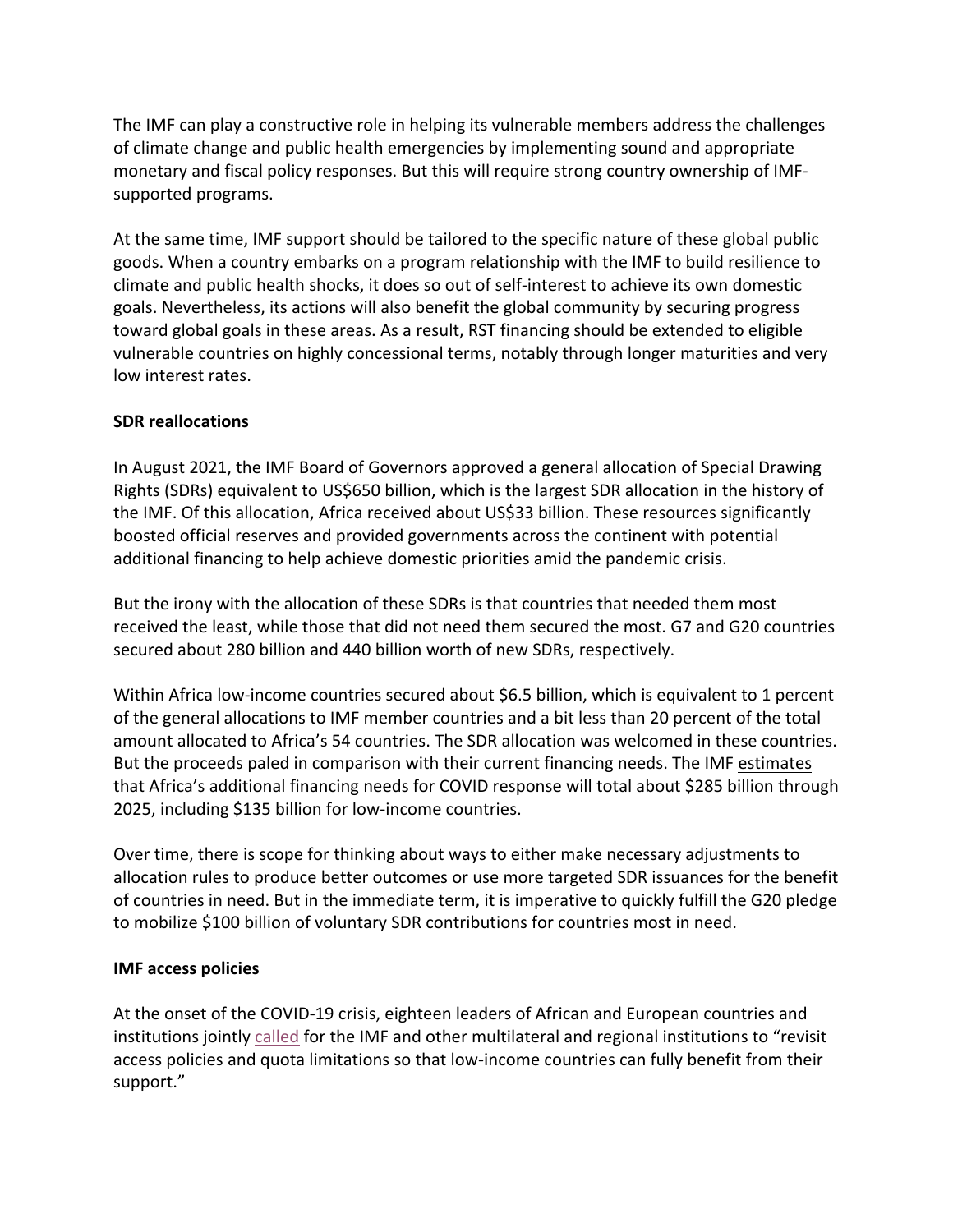I fully share this view. In an CGD policy paper that I published last year, I urged the IMF to mobilize additional resources for its concessional window so that it can sustain, at least until full crisis recovery, the level of new concessional commitments that were made in 2020. I also called on the IMF to revisit its internal rules so that eligible African countries with sound debt indicators could potentially enjoy greater access to its nonconcessional funding in the event available concessional resources remains insufficient to close their external financing gap. Although access to nonconcessional resources is relatively more expensive, the reality is that such IMF lending is still generally associated with more favorable terms than many other loans currently available to these countries, including from global financial markets.

We should remember that when low-income countries' access to resources from the IMF and other multilateral lenders is inadequate, they usually have no other choice but to seek alternative—and oftentimes more expensive—financing sources. In many cases, this is often the price to pay to provide vital basic services to their population, preserve social cohesion, while addressing the severe security threats facing them.

## **Adjustment, Financing and Growth**

Periodic reviews of IMF policies have led to marked improvements in the design of IMFsupported programs. I believe that there have been conscious efforts at the IMF to avoid *excessive* austerity. A recent report of the IMF watchdog concludes that there is no consistent bias towards excessive austerity in IMF-supported programs. The need to address the social and distributional consequences of adjustment has also been a recurrent theme in IMF board discussions.

But there is still evidence that the strength of fiscal consolidation requirements vary depending on the types of programs—that is concessional vs nonconcessional arrangements. In addition, IMF staff need to do a better job of assessing the implications of fiscal adjustment for growth. For instance, there are indications that IMF staff underestimated the negative growth impact in specific circumstances that increase the size of the multiplier, notably in weak economies and countries with fixed exchange rate regimes where the scope for using offsetting monetary or ER policy is limited.

To optimize the growth impact of adjustment, I believe that it is critical for the IMF to closely work with borrowing countries to:

- Ensure full country ownership of the adjustment and growth strategy;
- Better tailor the composition and pace of adjustment path to country specific circumstances;
- Optimize the growth payoffs of structural reforms;
- Better understand, monitor and address the social and distributional consequences of adjustment.

My sense is IMF's response to economic crises has evolved over time. Although IMF programs typically build on a mix of financing and adjustment, it seems to me that there was a tendency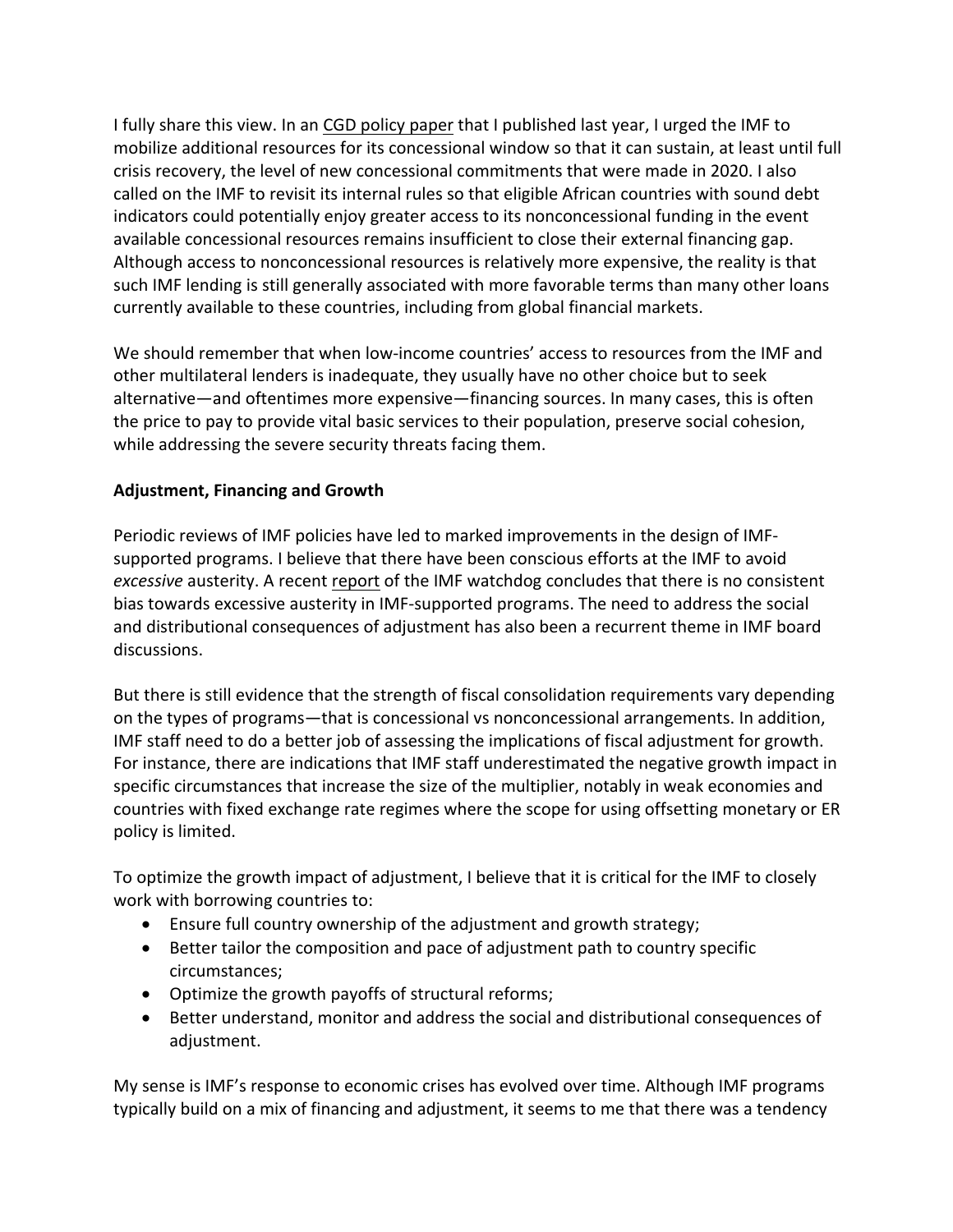to rely disproportionately on adjustment during earlier crises. By contrast, there has been greater reliance on financing during recent crises, notably the COVID-19 pandemic.

## **3. THE ROLE OF THE UNITED STATES**

Recent global trends pose several potential threats to an even and sustainable COVID-19 recovery and the stability of the global financial system, including increasing global poverty, rising inequality, growing debt vulnerabilities, the increasing prevalence of natural disasters and frequency of public health emergencies. For the IMF to be effective in helping overcome these threats, effective and timely from the US will be critical.

Let me give you a couple of examples.

## **SDR reallocation:**

In the immediate future, the United States should play a leading role in ensuring prompt implementation of the G20 plan to recycle excess SDRs for the benefit of vulnerable countries. As recently noted by my former IMF board colleagues Meg Lundsager and Mark Sobel, the US Congress secure prompt approval of the Treasury's budget request to relend 15bn SDR, in addition to other possible resources for LIC support.

Time has come for the IMF membership to explore ways to innovatively use its toolkit to address global challenges, while building on its expertise and leveraging partnerships with other multilateral institutions, including MDBs. For instance, there is ample room for optimizing the impact of existing SDRs, while preserving their reserve asset characteristics. This includes not only strengthening global health security and supporting climate action, but also reducing debt vulnerabilities, particularly in emerging market and developing economies. This will require securing the 85 percent majority of the total voting power, putting the burden primarily on the United States and large shareholders. The US should also lead efforts to ensure that recycled SDRs are not exclusively used for IMF lending purposes. There is also merit in exploring ways to rechannel these resources through selected MDBs and regional banks such as the World Bank and the AfDB.

## **Debt vulnerabilities:**

The COVID-19 pandemic has exacerbated existing debt vulnerabilities around the world, leading global debt to achieve record levels. In low-income countries, the World Bank estimates that debt rose 12%, reaching a record \$860 billion in 2020, largely as a result of stimulus packages implemented at the onset of the pandemic.

Going forward, developing economies will continue to underperform their pre-pandemic levels due to inadequate access to vaccines and limited fiscal space. At the same time, output in advanced economies is on-track to reach its pre-pandemic trends as soon as next year.